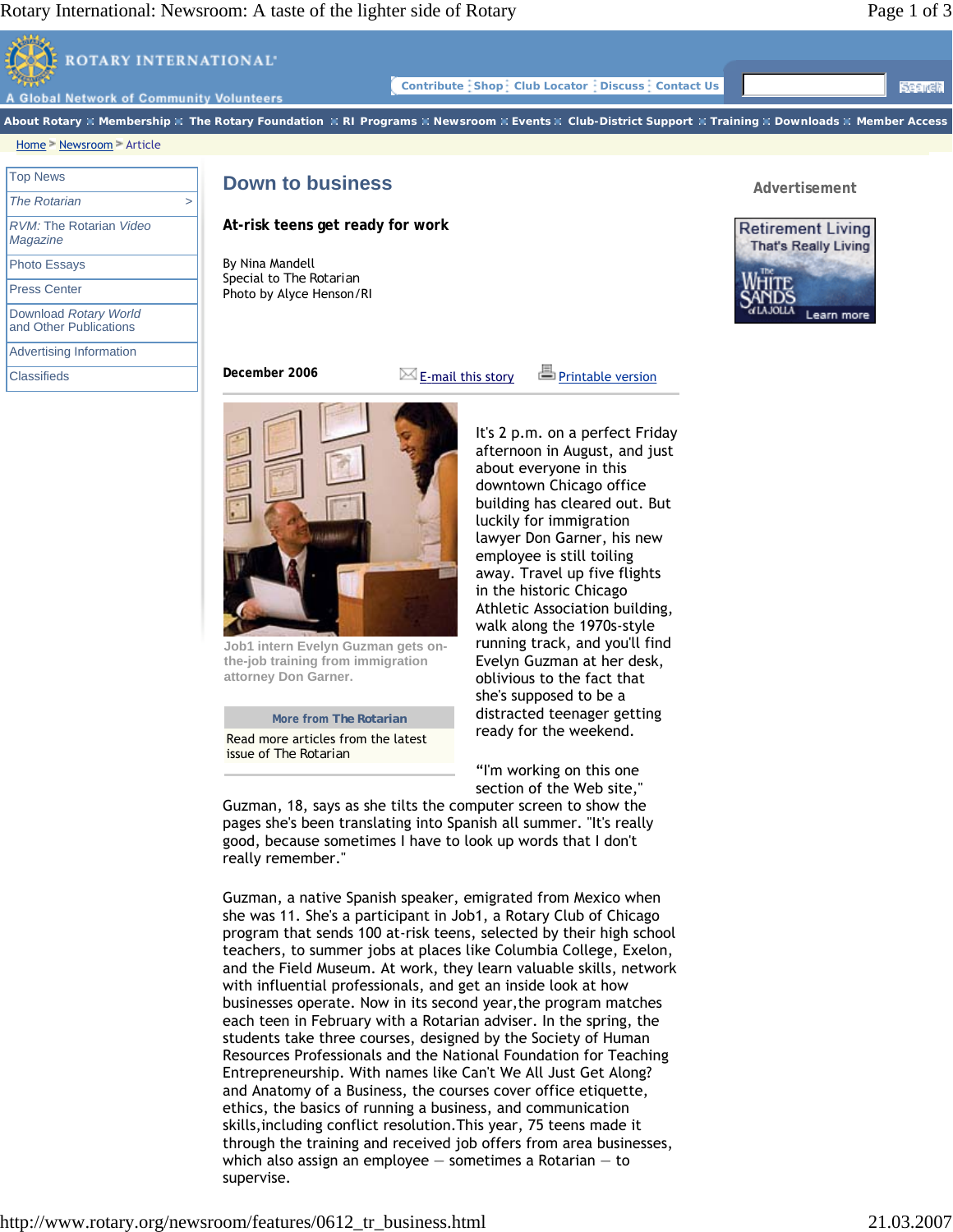**Doors to the real world**

These are hardly typical teenage summer jobs. The employers are required to let the interns sit in on important meetings, shadow key decision makers, and otherwise fully participate in company business.

The first day of work this year also was unlike the usual intern orientation. For starters, the week began with a big breakfast downtown, covered by the major media. A few days later, Guzman was interviewed for the nightly news by television station WGN.

Garner says the program benefits employees and employers alike. "I always ask people, 'What's your most important job?'" says Garner, president of the Chicago club. "And that's to help the youth of today."

For Garner and other employers in the program, the term at risk seems like a misnomer for these young adults, who've amazed supervisors by showing up for work on time every day and by completing assignments that challenge longtime employees.

Just look at Guzman, he says. "I don't know exactly what it is, but I think it's the combination of some inner drive and the three training sessions."

Inner drive? She's just always had it, says her mother, Elicenda, a homemaker who says she moved here from a ranch in Mexico to give her five children the opportunities she never had while growing up.

"She knows two languages, and she wants to study something," she says, with her daughter acting as interpreter. "When you live on a ranch, you don't have a chance to do things like that."

Guzman, who will continue to work part time for Garner while attending Columbia College after the program ends, says she's learned much beyond her basic responsibilities. She now knows more about how to navigate immigration law and what to look for in a lawyer  $-$  an important skill in her predominantly Hispanic neighborhood, where tales of people getting ignored or overcharged by their lawyers are commonplace, she says. "Your cousin," her mother interjects. "He had to pay a very expensive fee for a notary."

She's also had the opportunity to meet high-ranking people, including the Mexican ambassador. Gazing at her daughter with pride, her mother says, "It's everything I ever wanted for her."

Guzman's first days in the corporate world were challenging, however. "At first, she was always so scared to answer the phone," Garner says. "I used to call her just to test her. Now she's getting much more confident."

"I would get calls from people who were angry and spoke in heavy accents, so I couldn't understand them well," Guzman recalls. "Then I learned to take a note or pass the phone. And they were happy."

Companies also stand to reap economic benefits from the program, Garner notes.The marketable skills of teens like Guzman are often overlooked.